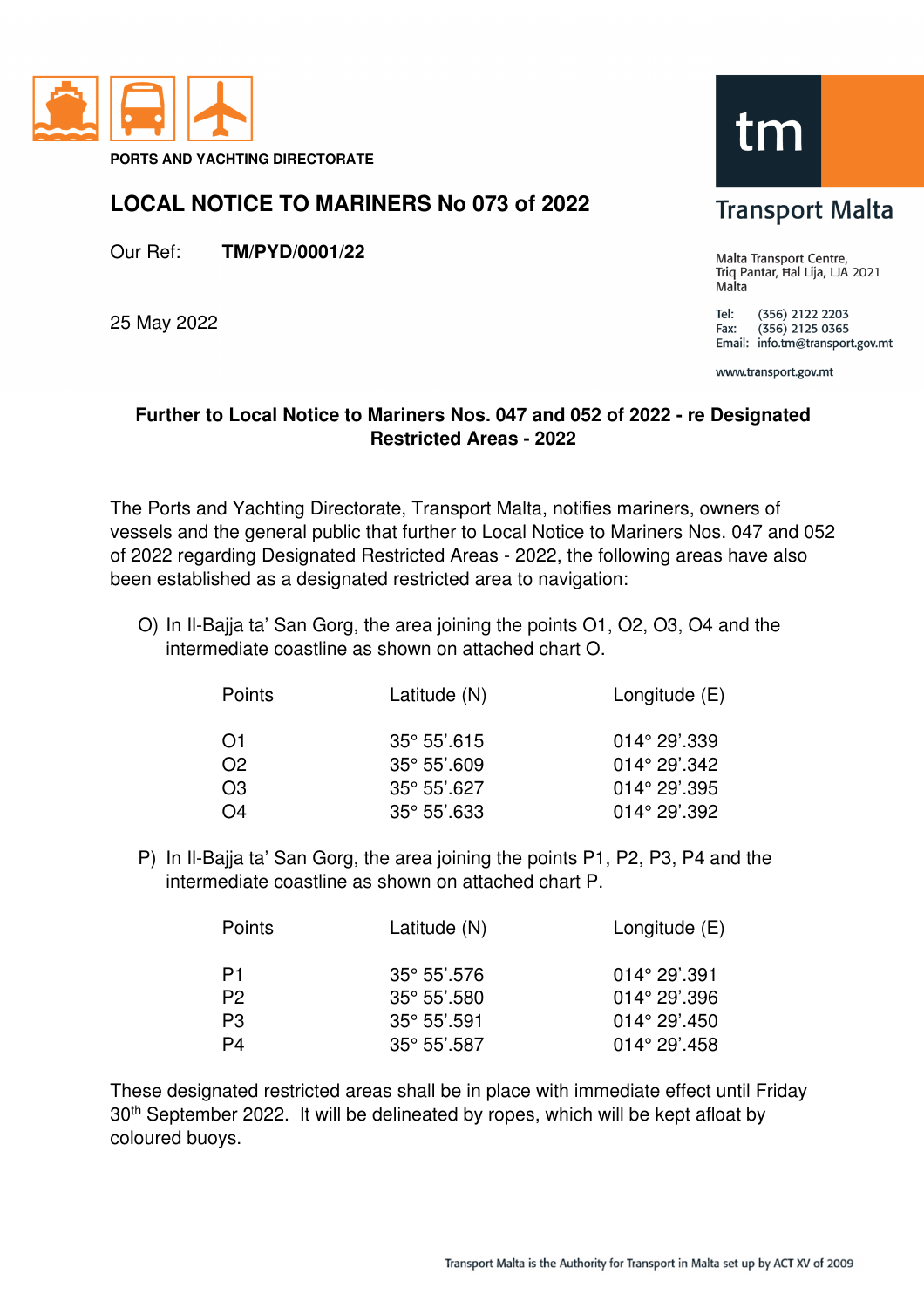



All the information and restrictions mentioned in Local Notice to Mariners No 047 and 052 of 2022 will also apply to these areas.

Position is referred to **WGS 84 DATUM**.

Chart Affected: **BA 2537**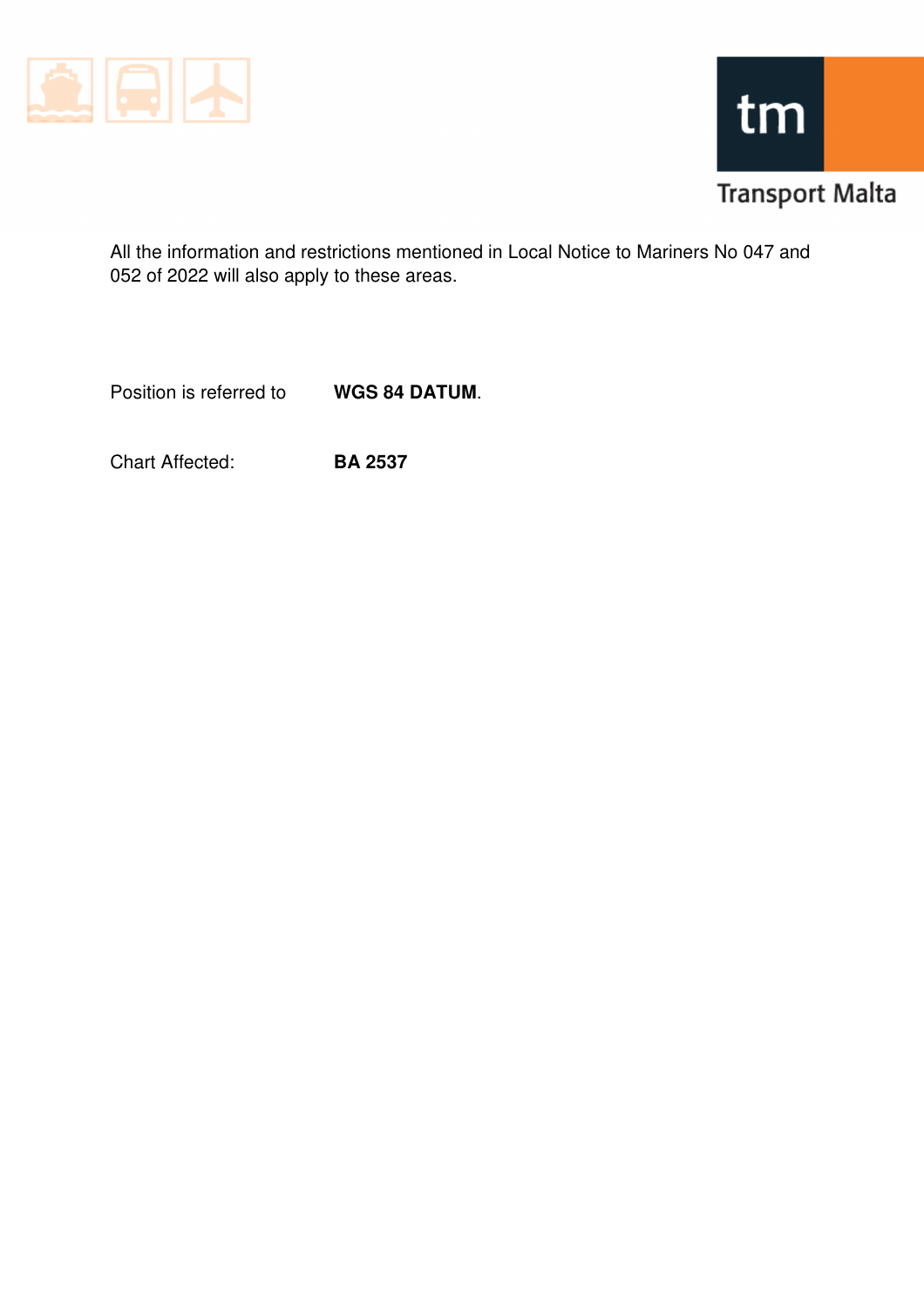

 $\odot$ Transport Malta all rights reserved

**DISCLAIMER** 

endeavoured to ensure that the material supplied is suitable for Whilst the Ports and Yachting Directorate, Transport Malta has its use. permitted by law) for any damage or loss of any nature arising from the purpose described, it accepts no liability (to the maximum extent

The material supplied is used entirely at the Recipient's own risk.